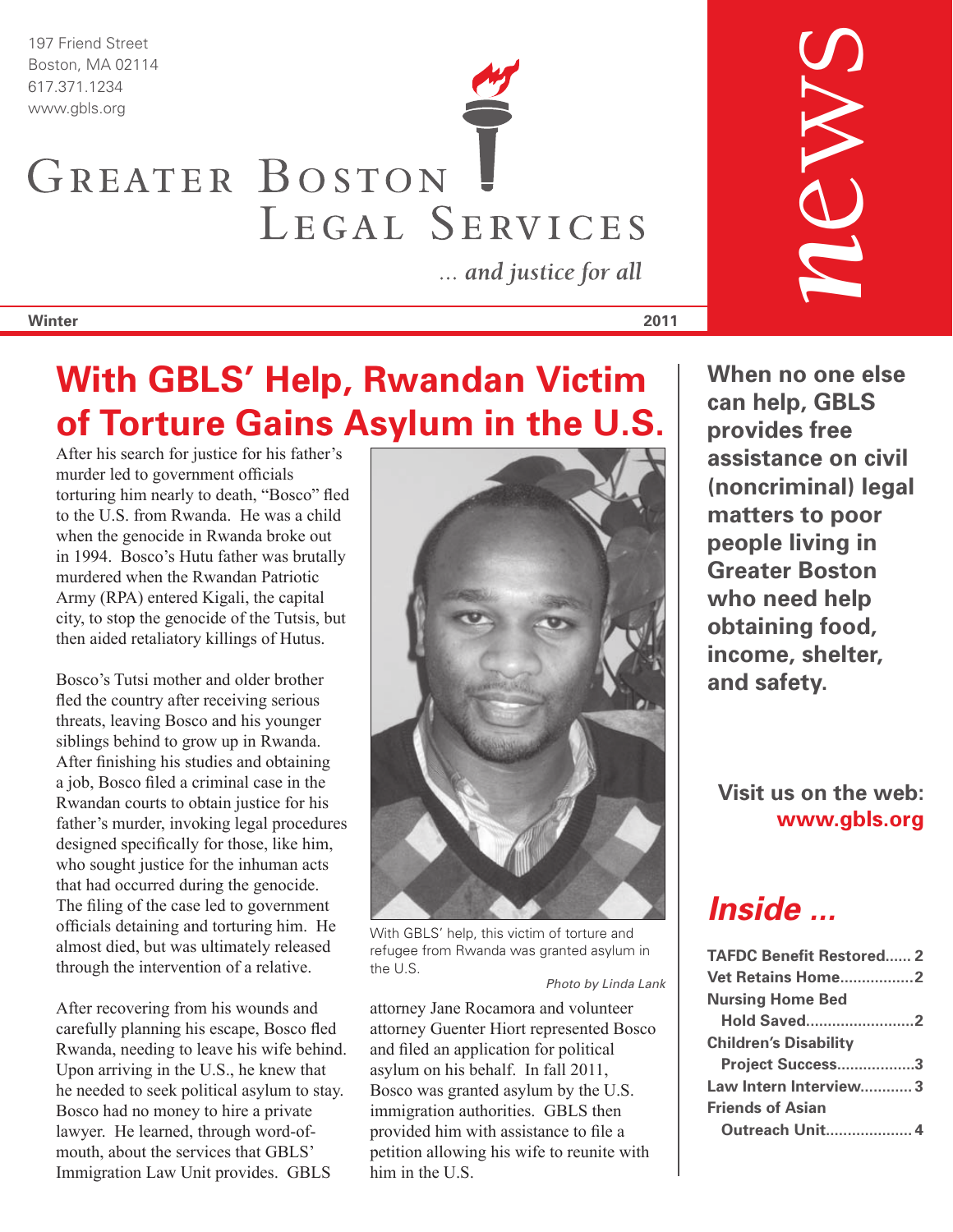# **Joint Advocacy Efforts Lead to Restoration of TAFDC Children's Clothing Allowance Amount**

Thanks to the team efforts of GBLS attorney Elizabeth Toulan, Massachusetts Law Reform Institute attorneys Ruth Bourquin and Deborah Harris, Massachusetts Coalition for the Homeless Director of Legislative Advocacy Kelly Turly, and other

advocates, a basic benefit of tens of thousands of children in low-income households has been restored. The team's legislative and administrative advocacy, coupled with their engagement of committed allies statewide, helped secure passage of a supplemental budget

restoring the Transitional Aid to Families with Dependent Children (TAFDC) Children's Clothing Allowance from the grossly-inadequate \$40 per child back to the long-standing \$150 per child ― a major victory in these especially-tough fiscal times.

# **Because of You, Disabled Vietnam Veteran Retains His Home, Regains Benefits**

*Your support and the support of all who believe in justice for the poor made it possible for GBLS to assist over 550 disabled elders in the last year.* 

One example is "Richard", an elderly disabled man who contacted GBLS for assistance with his eviction due to nonpayment of rent. Elder, Health and Disability Unit paralegal Karen Dobak learned that he had not paid his rent because his veterans benefits of \$2,673 per month had been terminated six months earlier. He had been receiving these benefits due to severe injuries to his legs during the Vietnam War, as well as resulting severe Post Traumatic Stress Disorder.

Karen discovered that his income and health benefits were terminated due to inaccurate Social Security Administration (SSA) computer records showing that he was in prison, and SSA reporting this information to the Veteran's Benefits Administration (VBA). Her investigation found that another individual was using Richard's identity in prison. Karen was able to obtain records from Richard's medical providers showing

that he had been receiving treatment throughout that time, as well as obtain other records showing he was not in prison.

At Richard's VBA hearing, the hearing officer agreed to expedite the decision and agreed that the client was not in prison. She also had his SSA file coded to indicate that he was the victim of identity theft so that his checks would not immediately terminate in the future. Richard was issued a six-month retroactive check in less than a week. Richard was able to pay his overdue



Paralegal Karen Dobak helped a disabled Vietnam vet to retain his home and regain his benefits. *Photo by Blanca Ruiz*

rent and keep his housing, as well as resume necessary medical care.

## **Advocates Save Nursing Home Bed Hold Program**

In early November 2011, after weeks of meetings with legislators and MassHealth staff, elder advocates from GBLS, in coalition with other advocacy groups including Massachusetts Advocates for Nursing Home Reform, Cape United Elders, and nursing home representatives, were successful in preventing the end of the nursing home "bed hold" program. It was slated to be cut from the current year's state budget on November 1, 2011 as a cost-saving measure. The program pays nursing homes to hold

residents' beds for up to 10 days after brief hospital stays or family visits. The continuation of the program is important for the quality of life of residents. Bed hold provides stability and comfort, particularly to patients with dementia, allowing residents to return to a familiar room many of them consider home.

Legislators reinstated the program in a spending plan that Governor Patrick signed into law on Veterans Day. Now Massachusetts families can feel secure in the knowledge that their loved ones in nursing homes will be able to return to the comfort of their familiar rooms, and residents' quality of life will not be diminished after brief absences. GBLS' nursing home reform coalition continues to advocate for a bill which would codify and maintain the bed hold protection through statutory language. Special thanks to Senator Mark Montigny, Senator Pat Jehlen and Representative Alice Wolf for their work on this issue.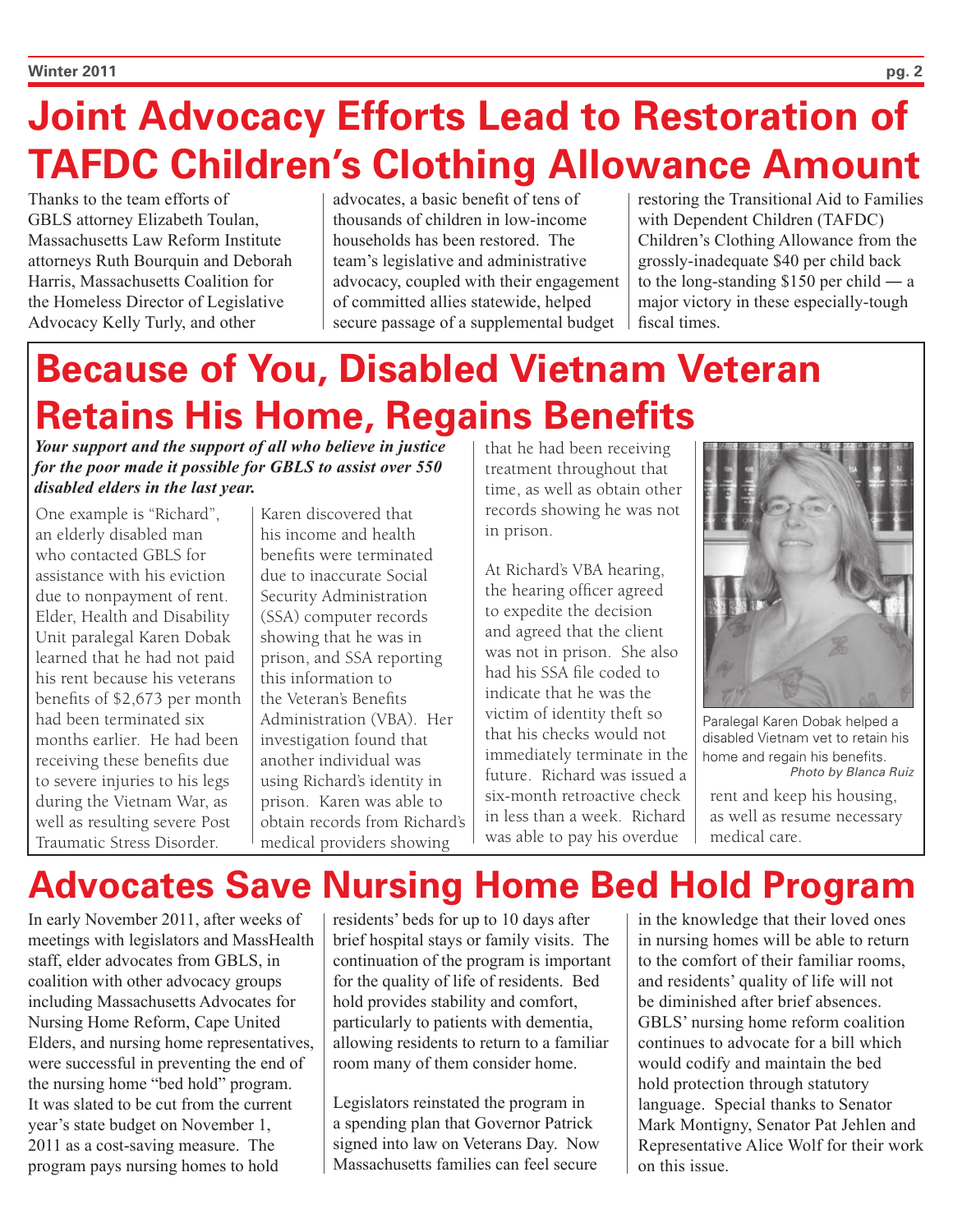### **Child with Cerebral Palsy Obtains Disability Benefits, Thanks to EMD Serono** *Pro Bono* **Attorney Helping Children's Disability Project**

As part of a valued *pro bono* partnership between EMD Serono, Inc. and GBLS' Children's Disability Project (CDP), attorney Vasiliki (Viki) Kalaitzidis has been providing her services to CDP since April 2010. Recently, she successfully represented "Desiree", a 4-year-old with cerebral palsy, in her application for Supplemental Security Income benefits from the Social Security Administration (SSA). Her mother had turned to GBLS for help after Desiree had been denied benefits twice.

"Desiree" was born significantly premature weighing only 2lbs, 14oz. Immediately after birth she suffered from an intracranial bleed which is likely one of the causes of her cerebral palsy. She wears leg braces every day that cause her pain, blistering, irritation, bruising, and constant discomfort. Desiree's form of cerebral palsy significantly impacts the development in her lower extremities. She also suffers from a delay in her fine motor skills.

Desiree's medical record is lengthy, and primarily made up of occupational, physical, and special education therapists' reports with a small section composed of medical doctors' reports. The SSA experts who reviewed Desiree's application did not believe that she had the limitations/impairments required to be eligible for disability benefits.

Viki highlighted the therapists' reports in a hearing before an

### **A Conversation with Alex Peña, Northeastern Law Student**

*Annually, GBLS and our clients benefit from the assistance of close to 100 law students who intern for one or several semesters. In turn, the students gain invaluable legal experience. GBLS is grateful to the students for their hard work and to all the law schools that sponsored them.* 



Northeastern University School of Law student Alex Peña interned in GBLS' Employment Law Unit. *Photo by Linda Lank*

**How did you hear about GBLS?** GBLS is widely known at Northeastern due to the fact a large number of students are working at GBLS every quarter on coop assignment.

#### **Why did you decide to intern here?**

I decided to intern at GBLS, specifically the Employment Unit, because I saw that there was a need for Spanishspeaking interns and I



"Desiree", a 4-year-old with cerebral palsy, was approved for disability benefits after being twice denied before her mother turned to GBLS for help. Desiree is pictured with her family and her Children's Disability Project *pro bono* attorney, Viki Kalaitzidis of EMD Serono, Inc. *Photo by Chris Wurster*

Administrative Law Judge (ALJ), stressing that more weight needed to be given to the reports of the experts that were seeing Desiree every day, as opposed to those of doctors who were evaluating her every six months. The ALJ told her she had drafted an excellent brief that persuaded him to issue a favorable finding: Desiree was found to be disabled from the day she was born and was approved for benefits. Thank you, Viki and EMD Serono, for this spectacular result for this disabled child!

thought it would be a great opportunity for me to help my fellow Latinos.

**Please describe a client/ case that is particularly memorable for you.** I worked on a case in which the Department of Unemployment Assistance has subjected a client to ten different hearings on the same issue due to an error on their part.

**What are some of the things you learned working in the Employment Law Unit, e.g. that surprised you? Inspired you? Moved you?** What most surprised me

is the amount of stress and work that the Department of Unemployment Assistance causes for clients due to errors they have made. It was eye opening to see what some of the clients have to go through in order to rectify an error they had nothing to do with.

**Has your experience at GBLS impacted the type of legal work you would like to do after earning your law degree?**

I am definitely more interested in employment law now that I have been exposed to the injustices that occur on a daily basis.